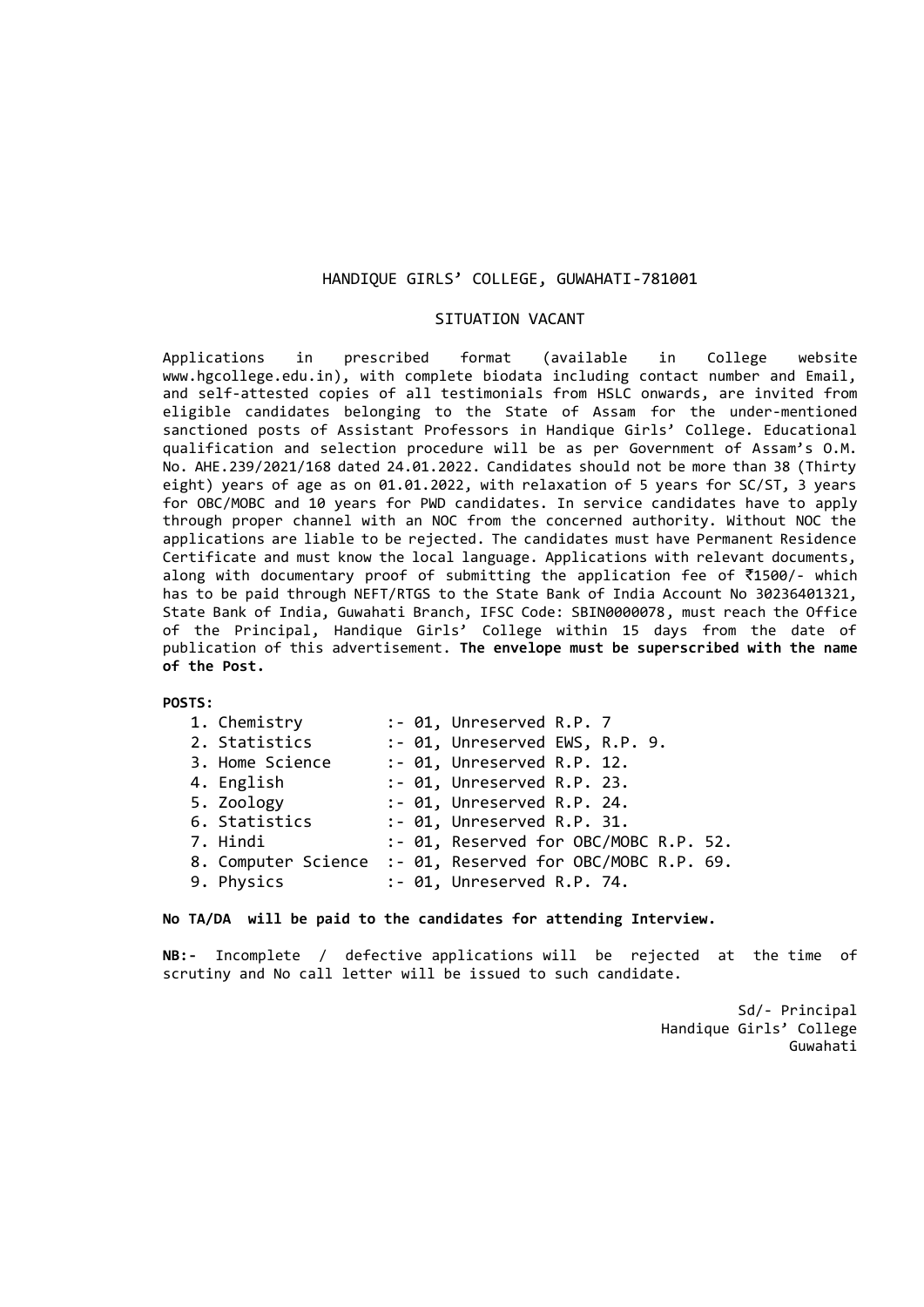# **APPLICATION FOR THE POST OF ASST. PROFESSOR IN PROVINCIALISED COLLEGES**

REF. ADVERTISEMENT NO.

Published in the ………………………………………… on …………………………………..

To,

The Principal Handique Girls College District Kamrup (M)

*Space for photograph please paste a passport size photo here.*

| 1.  | Name of the College                                                                                     |                                                                                               |  |  |
|-----|---------------------------------------------------------------------------------------------------------|-----------------------------------------------------------------------------------------------|--|--|
|     | For which application submitted.                                                                        |                                                                                               |  |  |
| 2.  | Post for which application submitted.                                                                   | Asst. Professor                                                                               |  |  |
|     |                                                                                                         |                                                                                               |  |  |
| 3.  | Name of the candidate in Block Capital letters                                                          |                                                                                               |  |  |
| 4.  | Name of Father/Mother/Husband                                                                           |                                                                                               |  |  |
|     | Tick the appropriate word in regard to<br>✓<br>relation.                                                | Relation 1. Father 2. Mother 3. Husband.                                                      |  |  |
| 5.  | Category. Tick the appropriate serial no.                                                               | 1. General 2. OBC/MOBC 3. SC 4. STP                                                           |  |  |
|     |                                                                                                         | 5. STH 6. Differently able.                                                                   |  |  |
| 6.  | Present Address of the candidate                                                                        |                                                                                               |  |  |
|     | Write your complete address                                                                             |                                                                                               |  |  |
|     | With PIN no.                                                                                            |                                                                                               |  |  |
| 7.  | Permanent address, if permanent and Present<br>address are same write "do"                              |                                                                                               |  |  |
| 8.  | Phone No. for contact                                                                                   |                                                                                               |  |  |
| 9.  | Your mail id which will be used for<br>communication                                                    |                                                                                               |  |  |
| 10. | Age on 1st January 2022 attach your HSLC Admit<br>Card (it is must)                                     | YY MM DD                                                                                      |  |  |
| 11. | Are you employed? Where? State the<br>organisation and the post you hold there.                         |                                                                                               |  |  |
| 12. | Whether you are applying through NOC from the<br>Present employer? Enclose NOC from Present<br>Employer |                                                                                               |  |  |
| 13. | <b>Educational Qualification</b>                                                                        | Please fill in the Annexure A of this application and attach it.<br>Nothing to be stated here |  |  |
| 14. | Teaching Experience in terms of number of years.<br>Please attach a certificate to this effect.         |                                                                                               |  |  |
| 15. | Are you proficient in Local Language? Tick the<br>appr. Column                                          | YES<br>NO.                                                                                    |  |  |
| 16. | Are You Indian national. If so how                                                                      |                                                                                               |  |  |
| 17. | Attach Your certificate for the Reserved category<br>from appropriate authority                         |                                                                                               |  |  |
| 18. | Details of Application Fee paid                                                                         |                                                                                               |  |  |

Date.

Certificate: I certify that the particulars stated above are true and nothing has been concealed.

Signature of Candidate in full